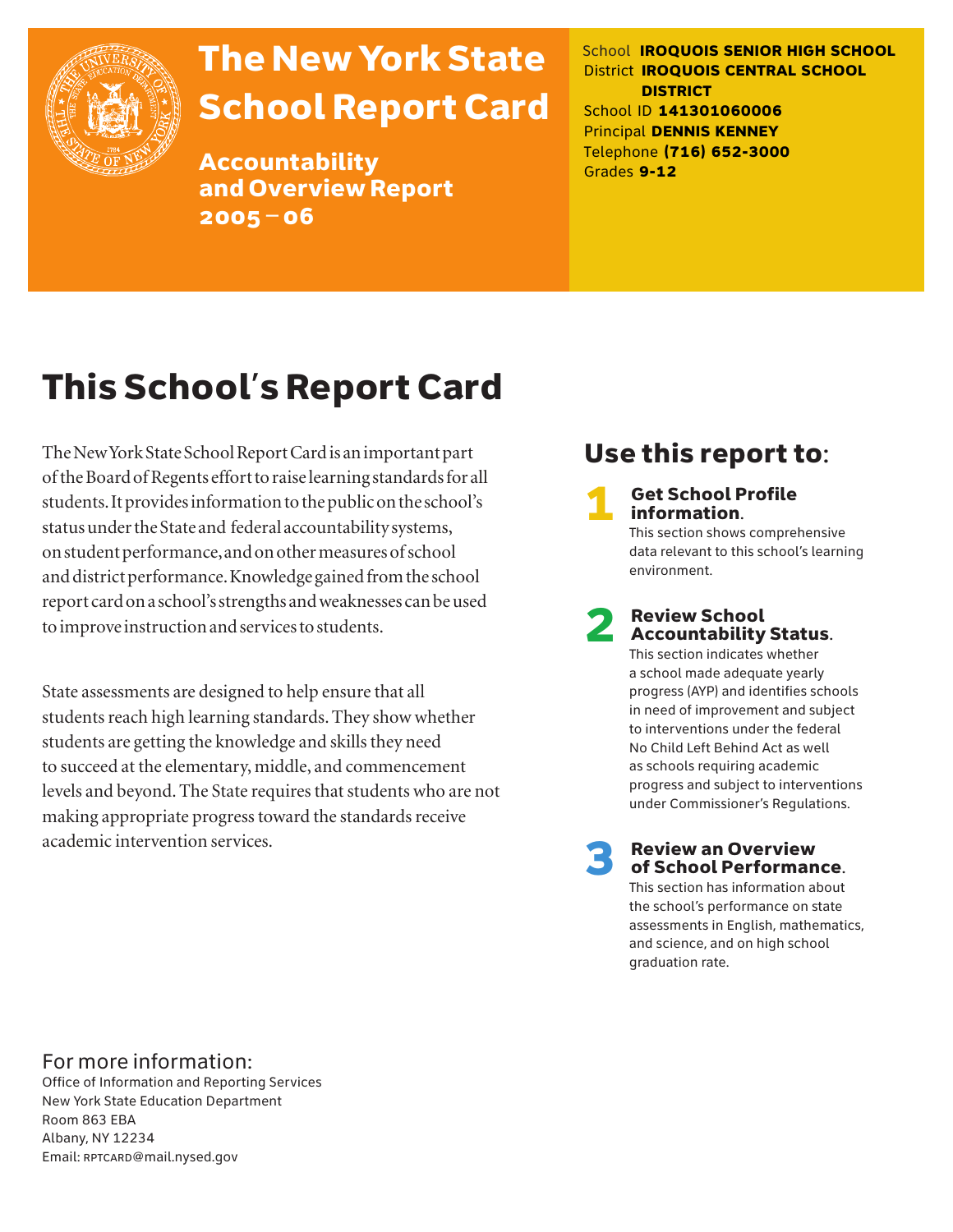# School Profile

This section shows comprehensive data relevant to this school's learning environment, including information about enrollment, average class size, and teacher qualifications.

# Enrollment

|                            | $2003 - 04$ | $2004 - 05$ | 2005-06 |
|----------------------------|-------------|-------------|---------|
| Pre-K                      | 0           | $\mathbf 0$ | 0       |
| Kindergarten               | 0           | 0           | 0       |
| Grade 1                    | 0           | 0           | 0       |
| Grade 2                    | 0           | 0           | 0       |
| Grade 3                    | 0           | 0           | 0       |
| Grade 4                    | 0           | 0           | 0       |
| Grade 5                    | 0           | 0           | 0       |
| Grade 6                    | 0           | 0           | 0       |
| <b>Ungraded Elementary</b> | 0           | 0           | 0       |
| Grade 7                    | 0           | $\mathbf 0$ | 0       |
| Grade 8                    | 0           | $\mathbf 0$ | 0       |
| Grade 9                    | 260         | 286         | 241     |
| Grade 10                   | 239         | 243         | 278     |
| Grade 11                   | 260         | 236         | 255     |
| Grade 12                   | 213         | 268         | 240     |
| <b>Ungraded Secondary</b>  | 0           | 0           | 0       |
| Total K-12                 | 972         | 1033        | 1014    |

# Enrollment Information

*Enrollment* counts are as of Basic Educational Data System (BEDS) day, which is typically the first Wednesday of October of the school year. Students who attend BOCES programs on a part-time basis are included in a school's enrollment. Students who attend BOCES on a full-time basis or who are placed full time by the district in an out-of-district placement are not included in a school's enrollment. Students classified by schools as "pre-first" are included in first grade counts.

# Average Class Size

|                       | $2003 - 04$ | $2004 - 05$ | $2005 - 06$ |
|-----------------------|-------------|-------------|-------------|
| <b>Common Branch</b>  |             |             |             |
| Grade 8               |             |             |             |
| English               |             |             |             |
| <b>Mathematics</b>    |             |             |             |
| Science               |             |             |             |
| <b>Social Studies</b> |             |             |             |
| Grade 10              |             |             |             |
| English               | 21          | 22          | 24          |
| <b>Mathematics</b>    | 18          | 21          | 22          |
| Science               | 23          | 23          | 23          |
| <b>Social Studies</b> | 23          | 25          | 23          |

# Average Class Size Information

*Average Class Size* is the total registration in specified classes divided by the number of those classes with registration. *Common Branch* refers to self-contained classes in Grades 1–6.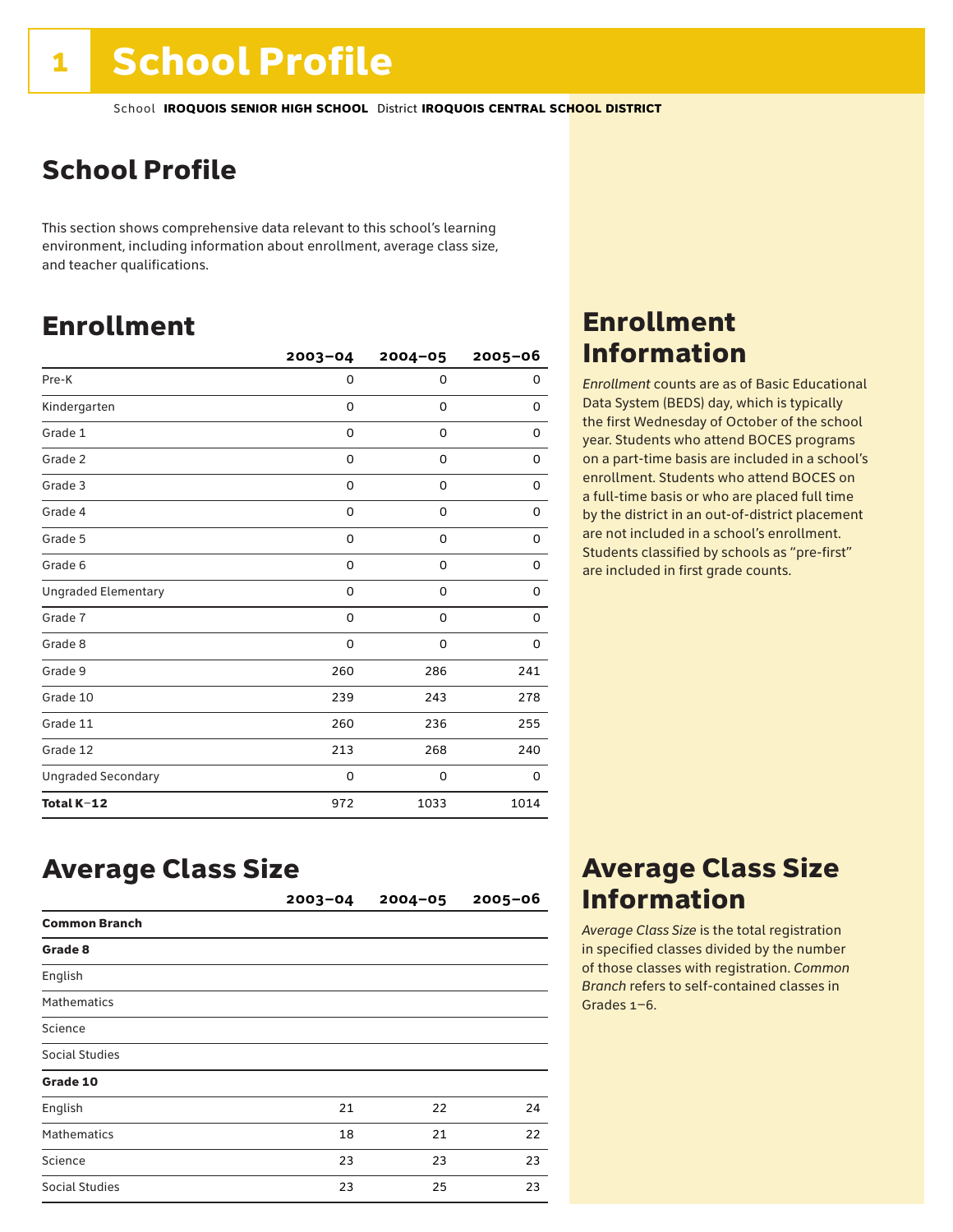# Demographic Factors

|                                  | $2003 - 04$  |     |                | $2004 - 05$ | $2005 - 06$ |     |
|----------------------------------|--------------|-----|----------------|-------------|-------------|-----|
|                                  | #            | %   | #              | %           | #           | %   |
| Eligible for Free Lunch          | 31           | 3%  | 32             | 3%          | 45          | 4%  |
| Reduced-Price Lunch              | 34           | 3%  | 32             | 3%          | 31          | 3%  |
| Student Stability*               |              | 99% |                | 99%         |             | 98% |
| Limited English Proficient       | $\mathbf{1}$ | 0%  | $\mathbf{1}$   | 0%          | 0           | 0%  |
| <b>Racial/Ethnic Origin</b>      |              |     |                |             |             |     |
| American Indian or Alaska Native | 0            | 0%  | 0              | 0%          | 1           | 0%  |
| <b>Black or African American</b> | $\mathbf{1}$ | 0%  | $\overline{2}$ | 0%          | 3           | 0%  |
| Hispanic or Latino               | 0            | 0%  | 3              | 0%          | 5           | 0%  |
| Asian or Native                  | 6            | 1%  | 3              | 0%          | 3           | 0%  |
| Hawaiian/Other Pacific Islander  |              |     |                |             |             |     |
| White                            | 965          | 99% | 1025           | 99%         | 1002        | 99% |

 \* Not available at the district level.

# Attendance and Suspensions

|                            |   | $2002 - 03$   |   | $2003 - 04$   |   | $2004 - 05$ |
|----------------------------|---|---------------|---|---------------|---|-------------|
|                            | # | $\frac{0}{6}$ | # | $\frac{0}{0}$ | # | %           |
| Annual Attendance Rate     |   | 96%           |   | 96%           |   | 96%         |
| <b>Student Suspensions</b> |   | N/A           |   | 0%            |   | 0%          |

# Demographic Factors Information

*Eligible for Free Lunch* and *Reduced*-*Price Lunch* percentages are determined by dividing the number of approved lunch applicants by the Basic Educational Data System (BEDS) enrollment in full-day Kindergarten through Grade 12. *Eligible for Free Lunch* and *Limited English Proficient* counts are used to determine *Similar Schools* groupings within a *Need*/*Resource Capacity* category. *Student Stability* is the percentage of students in the highest grade in a school who were also enrolled in that school at any time during the previous school year. (For example, if School A, which serves Grades 6–8, has 100 students enrolled in Grade 8 this year, and 92 of those 100 students were also enrolled in School A last year, the stability rate for the school is 92 percent.)

## Attendance and Suspensions Information

*Annual Attendance Rate* is determined by dividing the school's total actual attendance by the total possible attendance for a school year. A school's actual attendance is the sum of the number of students in attendance on each day the school was open during the school year. Possible attendance is the sum of the number of enrolled students who should have been in attendance on each day the school was open during the school year. *Student Suspension* rate is determined by dividing the number of students who were suspended from school (not including in-school suspensions) for one full day or longer anytime during the school year by the Basic Educational Data System (BEDS) day enrollments for that school year. A student is counted only once, regardless of whether the student was suspended one or more times during the school year.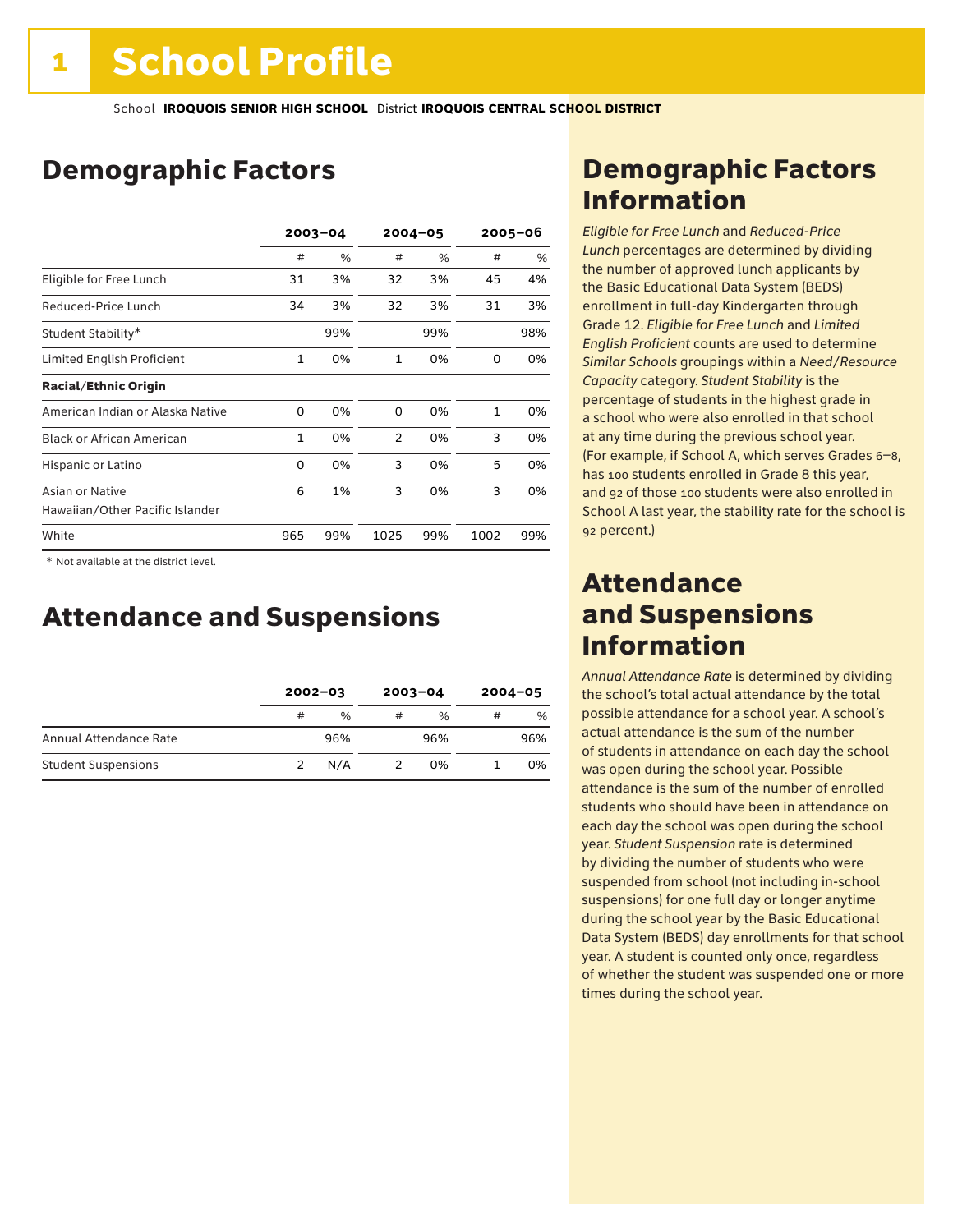# Teacher Qualifications

|                                                                                         | $2003 - 04$ | $2004 - 05$  | $2005 - 06$ |
|-----------------------------------------------------------------------------------------|-------------|--------------|-------------|
| <b>Core Classes Not Taught</b><br>by Highly Qualified Teachers                          |             |              |             |
| <b>Total Number of Core Classes</b>                                                     | 264         | 263          | 259         |
| Percent Not Taught by<br><b>Highly Qualified Teachers</b>                               | 0%          | 1%           | 0%          |
| <b>Teachers with</b><br><b>No Valid Teaching Certificate</b>                            |             |              |             |
| <b>Total Number of Teachers</b>                                                         | 0           | O            | 0           |
| Percent with No Valid<br><b>Teaching Certificate</b>                                    | 0%          | 0%           | 0%          |
| <b>Individuals Teaching</b><br><b>Out of Certification</b>                              |             |              |             |
| Number of Teachers                                                                      | 0           | $\mathbf{1}$ | 0           |
| Percentage of Total                                                                     | 0%          | 2%           | 0%          |
| <b>Percent of Teachers with</b><br><b>Master's Degree Plus 30 Hours</b><br>or Doctorate | 8%          | 8%           | 8%          |

# Staff Counts

|                                       | $2003 - 04$ | $2004 - 05$ | $2005 - 06$ |
|---------------------------------------|-------------|-------------|-------------|
| <b>Total Teachers</b>                 | 65          | 62          | 67          |
| <b>Total Other Professional Staff</b> | 5           |             |             |
| Total Paraprofessionals*              | N/A         | N/A         | N/A         |
| <b>Assistant Principals</b>           |             |             |             |
| Principals                            |             |             |             |

\* Not available at the school level.

# Teacher Qualifications Information

To be *Highly Qualified*, a teacher must have at least a Bachelor's degree, be certified to teach in the subject area, and show subject matter competency. The number of *Individuals Teaching Out of Certification* is the number doing so more than on an incidental basis; that is, teaching for five or fewer periods per week outside certification.

# Staff Counts Information

*Other Professionals* includes administrators, guidance counselors, school nurses, psychologists, and other professionals who devote more than half of their time to non-teaching duties. Teachers who are shared between buildings within a district are reported on the district report only.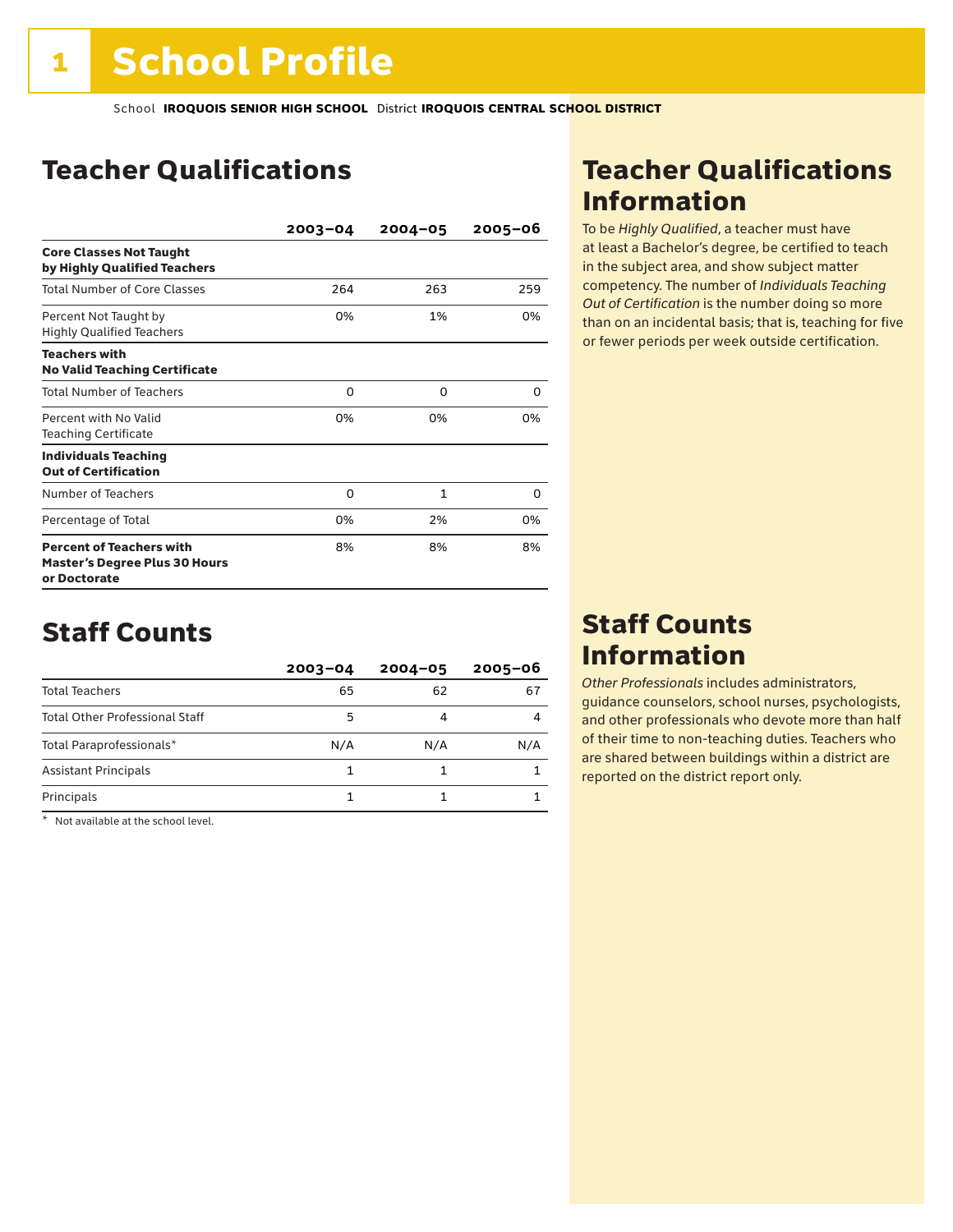# Understanding How Accountability Works in New York State

The federal No Child Left Behind (NCLB) Act requires that states develop and report on measures of student proficiency in 1) English language arts (ELA), in 2) mathematics, and on 3) a third indicator. In New York State in 2005–06, the third indicator is science at the elementary/middle level and graduation rate at the secondary level. Schools or districts that prove student proficiency on these measures are making Adequate Yearly Progress (AYP).



For more information about accountability in New York State, visit: www.emsc.nysed.gov/irts/accountability/home.shtml

### 1 English Language Arts (ELA)

To make AYP in ELA, every accountability group must make AYP. For a group to make AYP, it must meet the participation *and* the performance criteria.

### A Participation Criterion

At the elementary/middle level, 95 percent of Grades 3–8 students enrolled during the test administration period in each group with 40 or more students must be tested on the New York State Testing Program (NYSTP) in ELA or, if appropriate, the New York State English as a Second Language Achievement Test (NYSESLAT), or the New York State Alternate Assessment (NYSAA) in ELA. At the secondary level, 95 percent of seniors in 2005–06 in each accountability group with 40 or more students must have taken an English examination that meets the students' graduation requirement.

### B Performance Criterion

At the elementary/middle level, the Performance Index (PI) of each group with 30 or more continuously enrolled tested students must equal or exceed its Effective Annual Measurable Objective (AMO) or the group must make Safe Harbor. At the secondary level, the PI of each group in the 2002 cohort with 30 or more members must equal or exceed its Effective AMO or the group must make Safe Harbor. To make Safe Harbor, the PI of the group must equal or exceed its Safe Harbor Target and the group must meet the qualification for Safe Harbor.

### 2 Mathematics

The same criteria for making AYP in ELA apply to mathematics. At the elementary/middle level, the measures used to determine AYP are the NYSTP and the NYSAA in mathematics. At the secondary level, the measures are mathematics examinations that meet the students' graduation requirement.

### 3 Third Indicator

In addition to English language arts and mathematics, the school must also make AYP in a third area of achievement. This means meeting the criteria in science at the elementary/middle level and the criteria in graduation rate at the secondary level.

Elementary/Middle-Level Science: To make AYP, the All Students group must meet the participation criterion *and* the performance criterion.

### A Participation Criterion

Eighty percent of students in Grades 4 and/or 8 enrolled during the test administration period in the All Students group, if it has 40 or more students, must be tested on an accountability measure. In Grade 4, the measures are the Grade 4 elementary-level science test and the Grade 4 NYSAA in science. In Grade 8 science, the measures are the Grade 8 middle-level science test, Regents science examinations, and the Grade 8 NYSAA in science.

### B Performance Criterion

The PI of the All Students group must equal or exceed the State Science Standard (100) or the Science Progress Target.

Qualifying for Safe Harbor in Elementary/Middle-Level ELA and Math: To qualify, the PI must equal or exceed the State Science Standard or the Science Progress Target in elementary/middle-level science for that group.

Secondary-Level Graduation Rate: For a school to make AYP in graduation rate, the percent of students in the 2001 graduation-rate cohort in the All Students group earning a high school diploma by August 31, 2005 must equal or exceed the Graduation-Rate Standard (55%) or the Graduation-Rate Progress Target.

Qualifying for Safe Harbor in Secondary-Level ELA and Math: To qualify, the percent of the 2001 graduation-rate cohort earning a local diploma by August 31, 2005 must equal or exceed the Graduation-Rate Standard (55%) or the Graduation-Rate Progress Target for that group.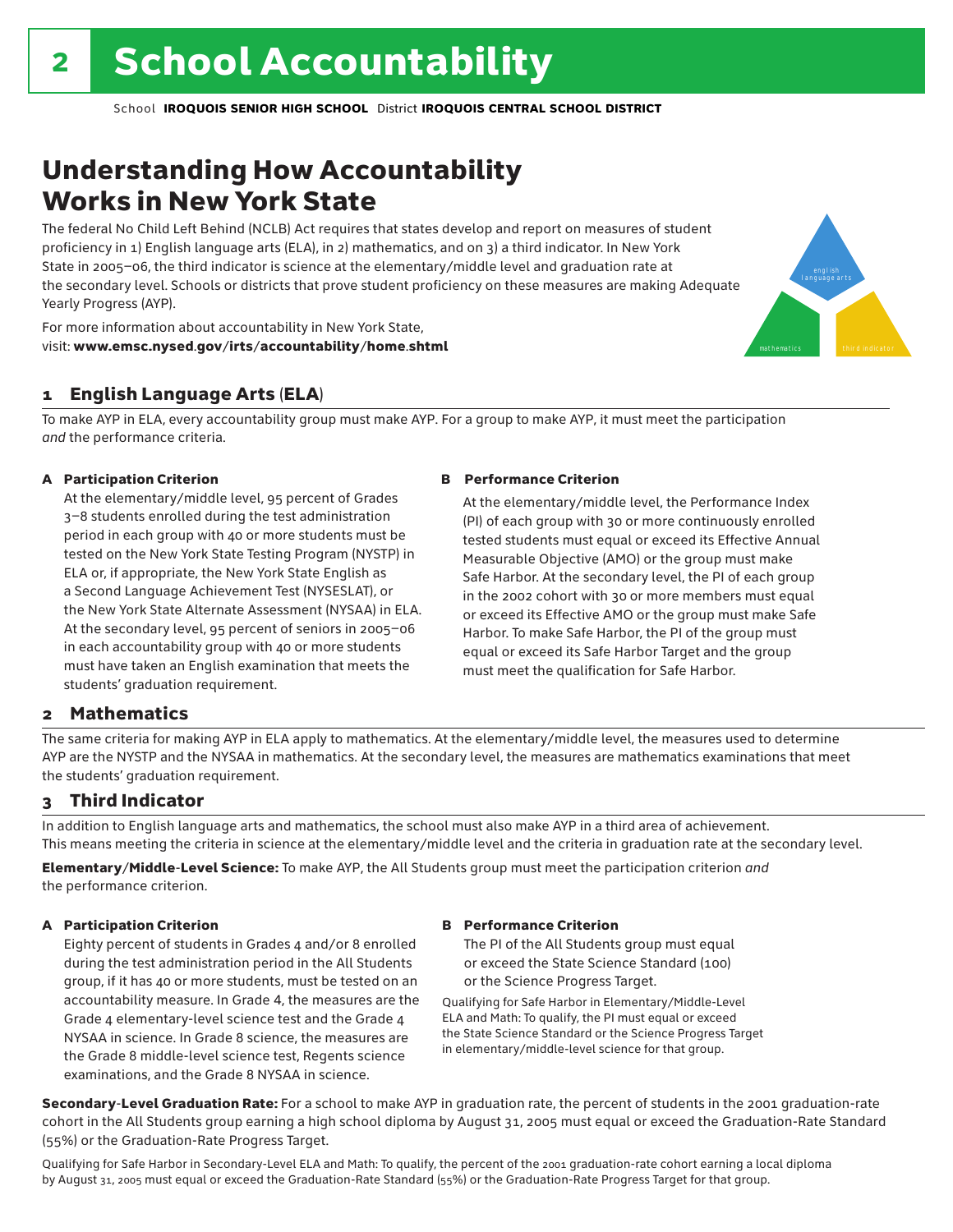# Useful Terms for Understanding Accountability

### Accountability Cohort

The 2002 school accountability cohort consists of all students who first entered Grade 9 anywhere in the 2002–03 school year, and all ungraded students with disabilities who reached their seventeenth birthday in the 2002–03 school year, who were enrolled on October 6, 2005 and did not transfer to a diploma granting program. Students who earned a high school equivalency diploma or enrolled in an approved high school equivalency preparation program by June 30, 2006, are not included in the 2002 school accountability cohort. The 2002 district accountability cohort consists of all students in each school accountability cohort plus students who transferred within the district after BEDS day plus students who were placed outside the district by the Committee on Special Education or district administrators and who met the other requirements for cohort membership. Cohort is defined in Section 100.2 (p) (16) of the Commissioner's Regulations.

### Adequate Yearly Progress (AYP)

Adequate Yearly Progress (AYP) indicates satisfactory progress by a district or a school toward the goal of proficiency for all students.

### Annual Measurable Objective (AMO)

The Annual Measurable Objective (AMO) is the Performance Index (PI) value that signifies that an accountability group is making satisfactory progress toward the goal that 100 percent of students will be proficient in the State's learning standards for English language arts and mathematics by 2013–14. The secondary-level AMO will be increased as specified in  $CR100.2(p)(14)$  and will reach 200 in 2013-14. (See Effective AMO for further information.)

### Continuously Enrolled Students

At the elementary/middle level, continuously enrolled students are those enrolled in the school or district on BEDS day (usually the first Wednesday in October) of the school year until the test administration period. At the secondary level, all students who meet the criteria for inclusion in the accountability cohort are considered to be continuously enrolled.

### Effective Annual Measurable Objective (Effective AMO)

The Effective Annual Measurable Objective (Effective AMO) is the Performance Index (PI) value that each accountability group within a school or district is expected to achieve to make Adequate Yearly Progress (AYP). The Effective AMO is the lowest PI that an accountability group of a given size can achieve in a subject for the group's PI not to be considered significantly different from the AMO for that subject. If an accountability group's PI equals or exceeds the Effective AMO, it is considered to have made AYP. A more complete definition of Effective AMO and a table showing the PI values that each group size must equal or exceed to make AYP are available at www.emsc.nysed.gov/irts.

### Performance Index (PI)

A Performance Index is a value from 0 to 200 that is assigned to an accountability group, indicating how that group performed on a required State test (or approved alternative) in English language arts, mathematics, or science. Student scores on the tests are converted to four performance levels, from Level 1 (indicating no proficiency) to Level 4 (indicating advanced proficiency). At the elementary/middle level, the PI is calculated using the following equation:

100 × [(Count of Continuously Enrolled Tested Students Performing at Levels 2, 3, and 4 + the Count at Levels 3 and  $4$ ) ÷ Count of All Continuously Enrolled Tested Students]

At the secondary level, the PI is calculated using the following equation:

100 × [(Count of Cohort Members Performing at Levels 2, 3, and  $4 +$  the Count at Levels 3 and  $4$ ) ÷ Count of All Cohort Members]

A list of tests used to measure student performance for accountability is available at www.emsc.nysed.gov/irts.

### Progress Target

For accountability groups below the State Standard in science or graduation rate, the Progress Target is an alternate method for making Adequate Yearly Progress (AYP) or qualifying for Safe Harbor in English language arts and mathematics based on improvement over the previous year's performance.

### Safe Harbor

Safe Harbor provides an alternate means to demonstrate Adequate Yearly Progress (AYP) for accountability groups that do not achieve their Effective Annual Measurable Objectives (AMOs) in English or mathematics.

### Safe Harbor Targets

The original 2005–06 safe harbor targets were calculated using the following equation:

2005–06 PI + (200 – the 2005–06 PI) × 0.10

The resulting targets were adjusted so that their proportion of the 2005–06 AMO was the same as the original target's proportion of the 2004–05 AMO.

### Science Progress Target

The elementary/middle-level 2005–06 Science Progress Target is calculated by adding one point to the 2004–05 PI. The 2006–07 Science Progress Target is calculated by adding one point to the 2005–06 PI. The 2006–07 target is provided for groups whose PI was below the State Science Standard in 2005–06.

### Science Standard

The criterion value that represents a minimally satisfactory performance in science. In 2005–06, the State Science Standard at the elementary/middle level is a Performance Index (PI) of 100. The Commissioner may raise the State Science Standard at his discretion in future years.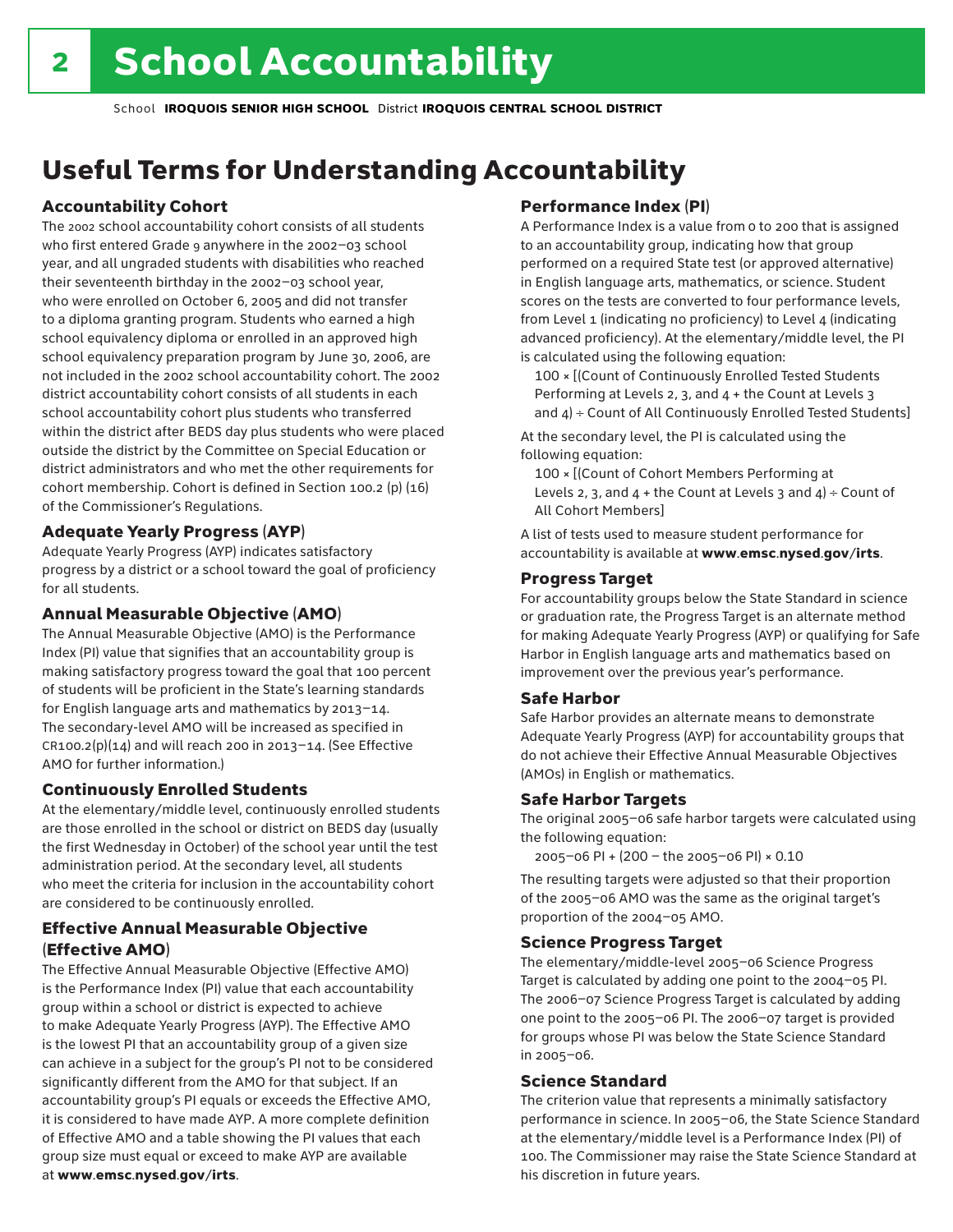considered a School Restructuring (Year 2) for the following

year, if it continues to receive Title I funds.

School **IROQUOIS SENIOR HIGH SCHOOL** District **IROQUOIS CENTRAL SCHOOL DISTRICT**

# Understanding Your School Accountability Status

The list below defines the school status categories applied to each accountability measure under New York State's accountability system, which is divided into a Federal Title I component and a State component. Accountability measures for schools at the elementary/middle level are English language arts (ELA), mathematics, and science; at the secondary level, they are ELA, mathematics, and graduation rate. A school may be assigned a different status for different accountability measures. The overall status of a school is the status assigned to the school for the accountability measure with the most advanced designation in the hierarchy. If the school receives Title I funds, it is the most advanced designation in the Title I hierarchy, unless the school is in good standing under Title I but identified as SRAP under the State hierarchy. A school that does not receive Title I funding in a school year does not have a federal status in that year; however, all schools receive a state status even if they do not receive Title I funding. Schools in improvement status under Title I must provide school choice for their students; those in need of improvement in year 2 and beyond must also provide Supplemental Education Services to eligible students. Other consequences for schools not in good standing can be found at: www.emsc.nysed.gov/irts/school-accountability/about.shtml.

| <b>Federal Title I Status</b><br>(Applies to all New York State schools receiving Title I funds)                                                                                                                                                                                                                | <b>New York State Status</b><br>(Applies to all New York State public schools)                                                                                                                                                                                                                                  |
|-----------------------------------------------------------------------------------------------------------------------------------------------------------------------------------------------------------------------------------------------------------------------------------------------------------------|-----------------------------------------------------------------------------------------------------------------------------------------------------------------------------------------------------------------------------------------------------------------------------------------------------------------|
|                                                                                                                                                                                                                                                                                                                 |                                                                                                                                                                                                                                                                                                                 |
| School in Good Standing<br>Planning for Restructuring, Restructuring, Requiring Academic Progress, or as a School Under Registration Review.                                                                                                                                                                    | A school is considered to be in good standing if it has not been identified as a School in Need of Improvement, in Corrective Action,                                                                                                                                                                           |
| <b>School in Need of Improvement (Year 1)</b><br>A school that has not made AYP on the same accountability<br>measure for two consecutive years while receiving<br>Title I funds is considered a School in Need of Improvement<br>(Year 1) for the following year.                                              | <b>School Requiring Academic Progress (Year 1)</b><br>A school that has not made AYP on the same accountability<br>measure for two consecutive years is considered a School<br>Requiring Academic Progress (Year 1) for the following year.                                                                     |
| <b>School in Need of Improvement (Year 2)</b><br>A School in Need of Improvement (Year 1) that does not<br>make AYP on the accountability measure for which it was<br>identified is considered a School in Need of Improvement<br>(Year 2) for the following year, if it continues to receive<br>Title I funds. | <b>School Requiring Academic Progress (Year 2)</b><br>A School Requiring Academic Progress (Year 1) that does not<br>make AYP on the accountability measure for which it was identified<br>is considered a School Requiring Academic Progress (Year 2) for<br>the following year.                               |
| <b>School in Corrective Action</b><br>A School in Need of Improvement (Year 2) that does not<br>make AYP on the accountability measure for which it was<br>identified is considered a School in Corrective Action for the<br>following year, if it continues to receive Title I funds.                          | <b>School Requiring Academic Progress (Year 3)</b><br>A School Requiring Academic Progress (Year 2) that does not<br>make AYP on the accountability measure for which it was identified<br>is considered a School Requiring Academic Progress (Year 3) for<br>the following year.                               |
| <b>School Planning for Restructuring</b><br>A School in Corrective Action that does not make AYP<br>on the accountability measure for which it was identified<br>is considered a School Planning for Restructuring for<br>the following year, if it continues to receive Title I funds.                         | <b>School Requiring Academic Progress (Year 4)</b><br>A School Requiring Academic Progress (Year 3) that does not<br>make AYP on the accountability measure for which it was identified<br>is considered a School Requiring Academic Progress (Year 4) for<br>the following year.                               |
| School Restructuring (Year 1)<br>A School Planning for Restructuring that does not make<br>AYP on the accountability measure for which it was identified<br>is considered a School Restructuring (Year 1) for the<br>following year, if it continues to receive Title I funds.                                  | <b>School Requiring Academic Progress (Year 5 and above)</b><br>A School Requiring Academic Progress (Year 4 and above) that<br>does not make AYP on the accountability measure for which it was<br>identified is considered a School Requiring Academic Progress<br>(Year 5 and above) for the following year. |
| School Restructuring (Year 2)<br>A School Restructuring (Year 1) that does not make AYP on<br>the accountability measure for which it was identified is                                                                                                                                                         |                                                                                                                                                                                                                                                                                                                 |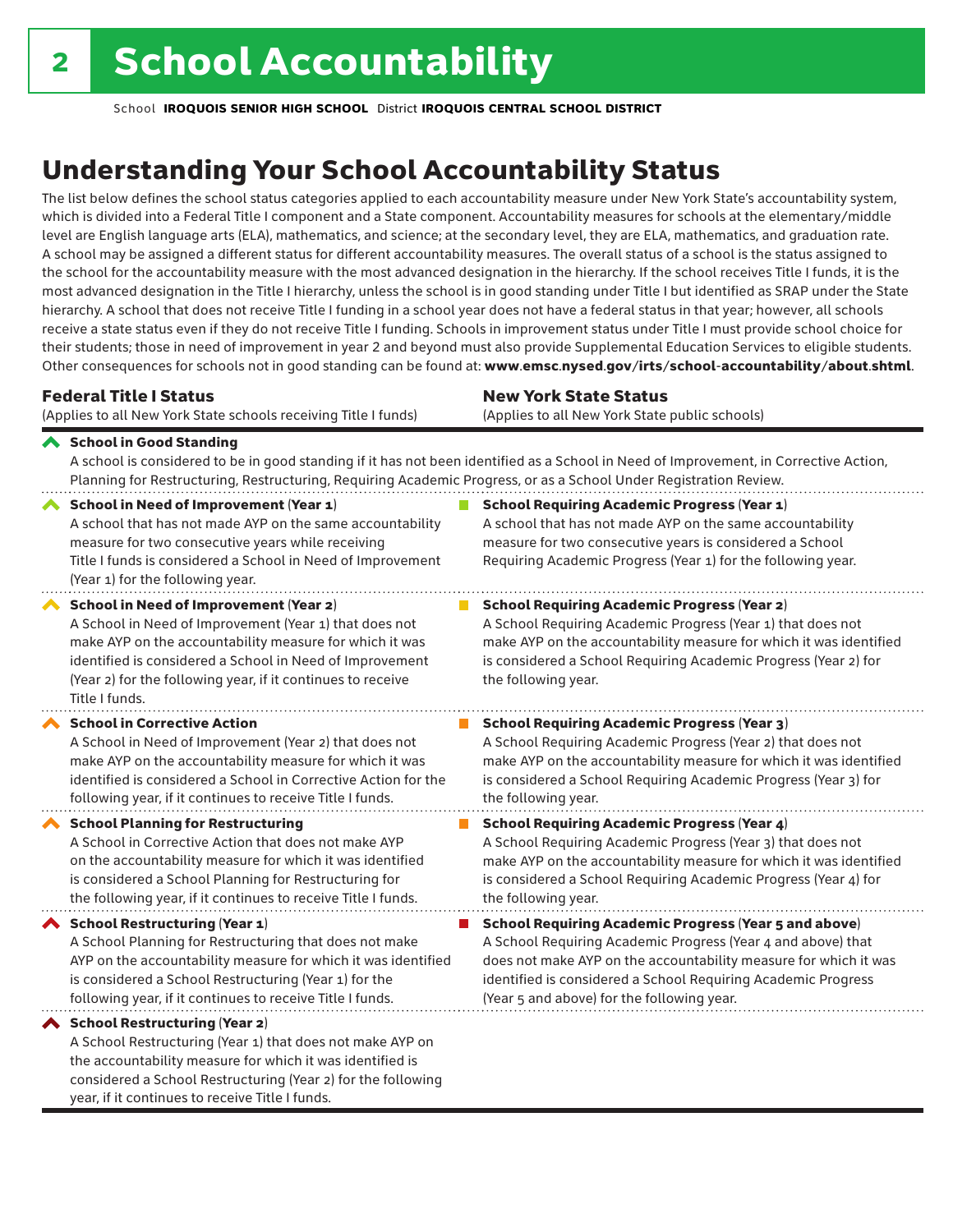# 2 School Accountability

School **IROQUOIS SENIOR HIGH SCHOOL** District **IROQUOIS CENTRAL SCHOOL DISTRICT**

### Summary

| <b>Overall Accountability</b> | <b>∧</b> Good Standing         |                        |                                       |  |  |
|-------------------------------|--------------------------------|------------------------|---------------------------------------|--|--|
| Status (2006-07)              | <b>Elementary/Middle Level</b> | <b>Secondary Level</b> |                                       |  |  |
|                               | ELA                            | ELA                    | Good Standing                         |  |  |
|                               | Math                           | Math                   | Good Standing                         |  |  |
|                               | Science                        |                        | Graduation Rate <a> Good Standing</a> |  |  |
|                               |                                |                        |                                       |  |  |

| <b>Title I Part A Funding</b> | <b>Years the School Received Title I Part A Funding</b> |         |             |  |  |
|-------------------------------|---------------------------------------------------------|---------|-------------|--|--|
|                               | $2004 - 05$                                             | 2005-06 | $2006 - 07$ |  |  |
|                               | <b>YES</b>                                              | YES     | YES         |  |  |

### On which accountability measures did this school make Adequate Yearly Progress (AYP) and which groups made AYP on each measure?

|                                                     | <b>Elementary/Middle Level</b> |             |         | <b>Secondary Level</b>   |               |                         |  |
|-----------------------------------------------------|--------------------------------|-------------|---------|--------------------------|---------------|-------------------------|--|
| <b>Student Groups</b>                               | English<br>Language Arts       | Mathematics | Science | English<br>Language Arts | Mathematics   | <b>Graduation Rate</b>  |  |
| <b>All Students</b>                                 |                                |             |         | v                        | V             | $\overline{\mathbf{v}}$ |  |
| <b>Ethnicity</b>                                    |                                |             |         |                          |               |                         |  |
| American Indian or Alaska Native                    |                                |             |         |                          |               |                         |  |
| <b>Black or African American</b>                    |                                |             |         |                          |               |                         |  |
| Hispanic or Latino                                  |                                |             |         |                          |               |                         |  |
| Asian or Native Hawaiian/Other Pacific<br>Islander  |                                |             |         |                          |               |                         |  |
| White                                               |                                |             |         | V                        | v             |                         |  |
| <b>Other Groups</b>                                 |                                |             |         |                          |               |                         |  |
| <b>Students with Disabilities</b>                   |                                |             |         |                          |               |                         |  |
| Limited English Proficient                          |                                |             |         |                          |               |                         |  |
| <b>Economically Disadvantaged</b>                   |                                |             |         |                          |               |                         |  |
| <b>Student groups making</b><br>AYP in each subject |                                |             |         | $\vee$ 2 of 2            | $\vee$ 2 of 2 | $\vee$ 1 of 1           |  |

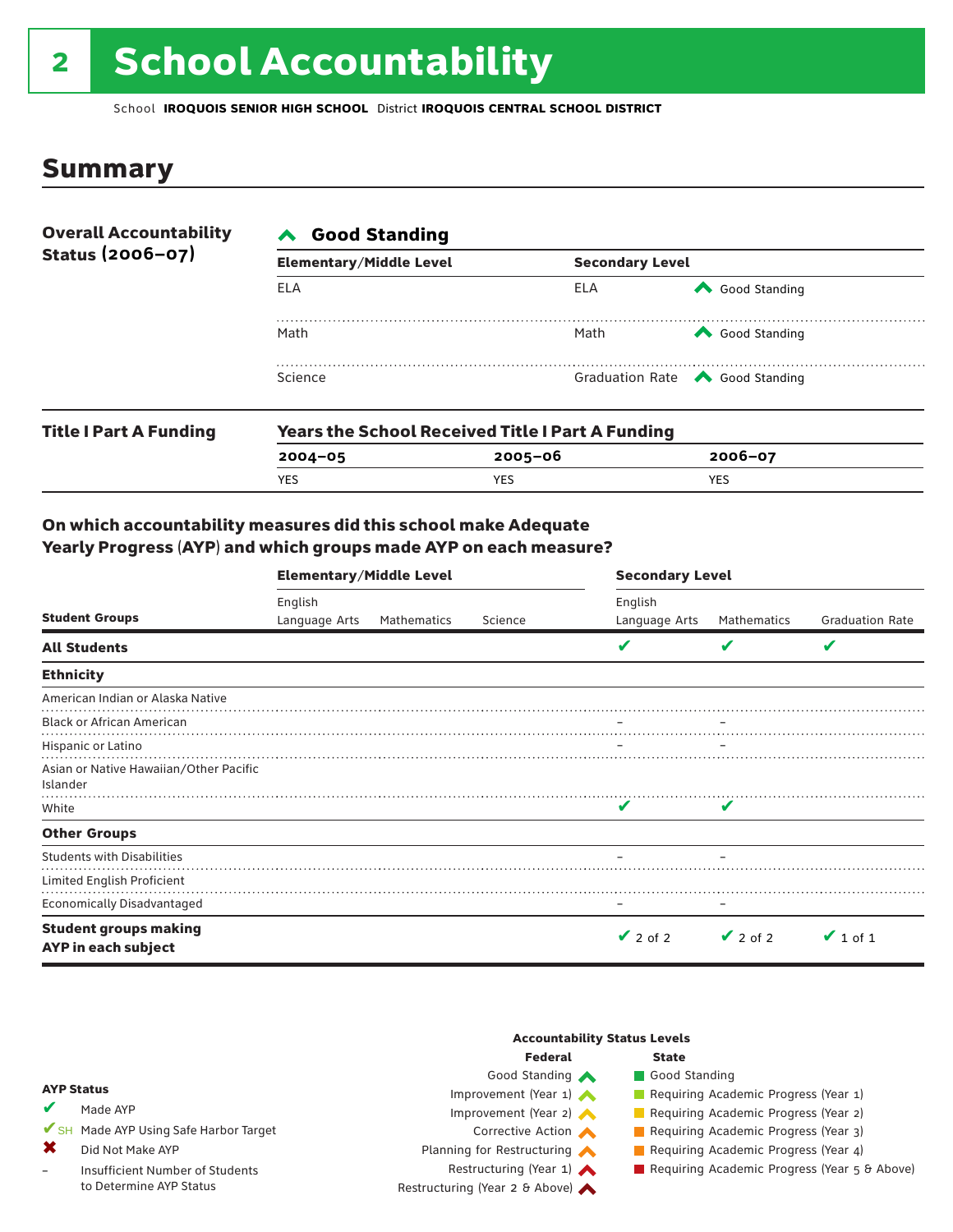# **Secondary-Level English Language Arts**

| <b>Accountability Status</b><br>for This Subject<br>$(2006 - 07)$ | ▰      | Good Standing                                          |
|-------------------------------------------------------------------|--------|--------------------------------------------------------|
| <b>Accountability Measures</b>                                    | 2 of 2 | Student groups making AYP in English Language Arts     |
|                                                                   |        | Made AYP                                               |
| <b>Prospective Status</b>                                         |        | This school will be in good standing in 2007-08. [101] |

### How did students in each accountability group perform on **secondary-level English Language Arts accountability measures?**

| <b>Student Group</b>                                     | <b>AYP</b>                 | Participation <sup>2</sup> |                      | Test Performance <sup>3</sup> |             |                  | <b>Performance Objectives</b> |         |  |
|----------------------------------------------------------|----------------------------|----------------------------|----------------------|-------------------------------|-------------|------------------|-------------------------------|---------|--|
|                                                          | <b>Status</b>              | Met<br>Criterion           | Percentage<br>Tested | Met<br>Criterion              | Performance | Effective<br>AMO | Safe Harbor Target            |         |  |
| (12th Graders: 2002 Cohort) <sup>1</sup>                 |                            |                            |                      |                               | Index       |                  | $2005 - 06$                   | 2006-07 |  |
| <b>All Students (242:231)</b>                            | V                          | ✔                          | 99%                  | V                             | 191         | 147              |                               |         |  |
| <b>Ethnicity</b>                                         |                            |                            |                      |                               |             |                  |                               |         |  |
| American Indian or Alaska Native<br>(0:0)                |                            |                            |                      |                               |             |                  |                               |         |  |
| <b>Black or African American</b><br>(1:0)                |                            |                            |                      |                               |             |                  |                               |         |  |
| Hispanic or Latino (2:0)                                 |                            |                            |                      |                               |             |                  |                               |         |  |
| Asian or Native Hawaiian/Other Pacific<br>Islander (0:0) |                            |                            |                      |                               |             |                  |                               |         |  |
| White (242:231)                                          | $\boldsymbol{\mathcal{U}}$ | $\mathbf{v}$               | 99%                  | V                             | 191         | 147              |                               |         |  |
| <b>Other Groups</b>                                      |                            |                            |                      |                               |             |                  |                               |         |  |
| <b>Students with Disabilities</b><br>(19:18)             |                            |                            |                      |                               |             |                  |                               |         |  |
| Limited English Proficient<br>(0:0)                      |                            |                            |                      |                               |             |                  |                               |         |  |
| Economically Disadvantaged<br>(13:0)                     |                            |                            |                      |                               |             |                  |                               |         |  |
| <b>Final AYP Determination</b>                           | $\vee$ 2 of 2              |                            |                      |                               |             |                  |                               |         |  |

#### **NOTES**

 $1$  These data show the count of 12th graders in 2005-06 (used for Participation) followed by the count of students in the 2002 cohort (used for Performance).<br><sup>2</sup> Groups with fewer than 40 students in the 12th grade are not required to meet the participation criterion.

### AYP Status

Made AYP ✔

✔SH Made AYP Using Safe Harbor Target

Did Not Make AYP ✖

Insufficient Number of Students to Determine AYP Status –

those two years.  $3$  For schools with fewer than 30 students in the 2002 cohort, data for 2001 and 2002 cohort members were combined to determine counts and PIs. For schools with 30 or more students in the 2002 cohort in the All Students group, groups with fewer than 30 students in the 2002 cohort are not required to meet the performance criterion.

If the participation rate of a group fell below 95 percent in 2005–06, the enrollment shown is the sum of the 2004–05 and 2005–06 Grade 12 enrollments and the percent tested is the weighted average of the participation rates over

‡ This student group did not make AYP in graduation rate; therefore, it did not qualify for Safe Harbor.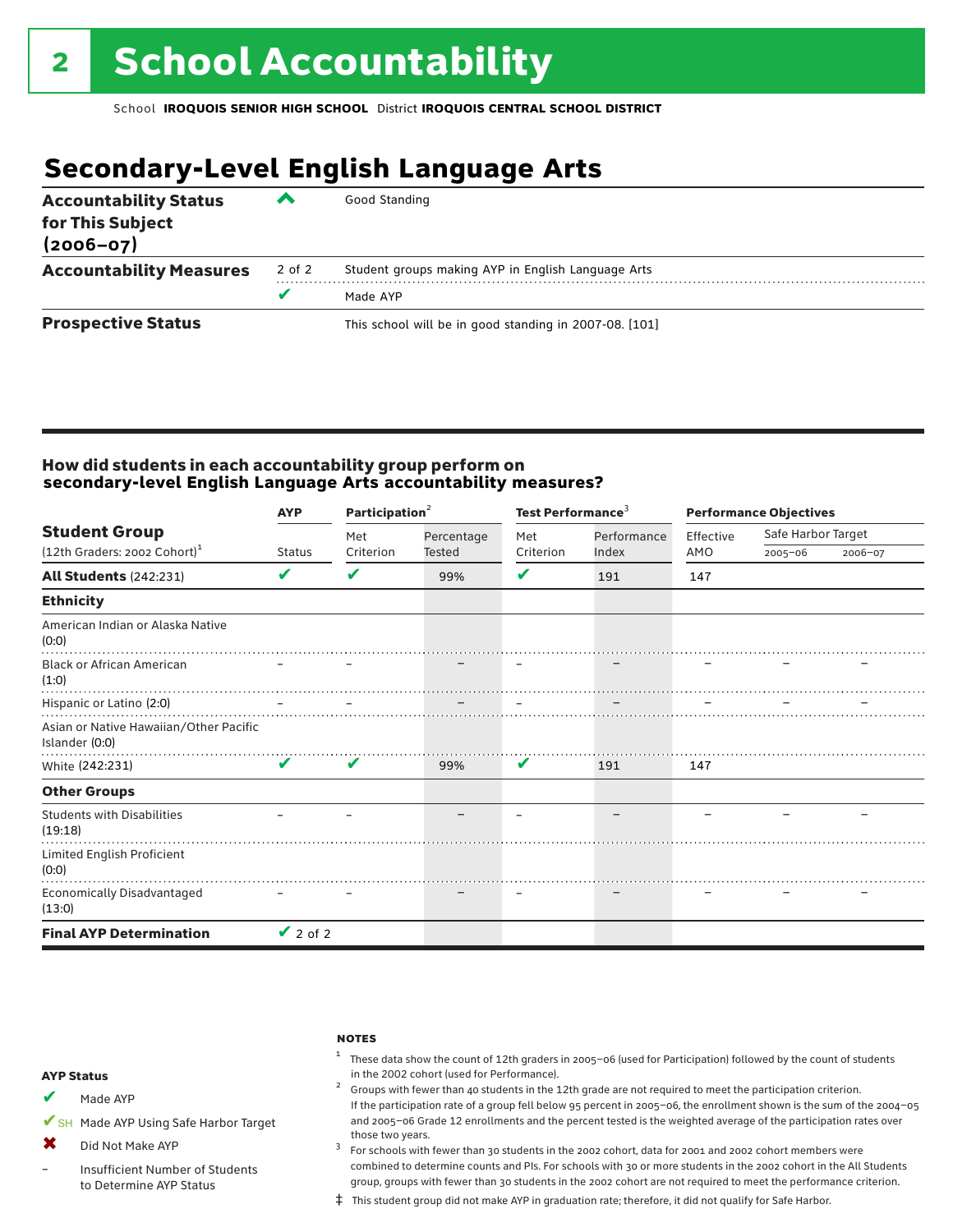# **Secondary-Level Mathematics**

| <b>Accountability Status</b><br>for This Subject<br>$(2006 - 07)$ | ▰      | Good Standing                                          |
|-------------------------------------------------------------------|--------|--------------------------------------------------------|
| <b>Accountability Measures</b>                                    | 2 of 2 | Student groups making AYP in Mathematics               |
|                                                                   | v      | Made AYP                                               |
| <b>Prospective Status</b>                                         |        | This school will be in good standing in 2007-08. [101] |

### How did students in each accountability group perform on **secondary-level Mathematics accountability measures?**

|                                                          | Participation <sup>2</sup><br><b>AYP</b> |           |            | Test Performance <sup>3</sup> |             |           | <b>Performance Objectives</b> |         |  |  |
|----------------------------------------------------------|------------------------------------------|-----------|------------|-------------------------------|-------------|-----------|-------------------------------|---------|--|--|
| <b>Student Group</b>                                     |                                          | Met       | Percentage | Met                           | Performance | Effective | Safe Harbor Target            |         |  |  |
| (12th Graders: 2002 Cohort) <sup>1</sup>                 | <b>Status</b>                            | Criterion | Tested     | Criterion                     | Index       | AMO       | $2005 - 06$                   | 2006-07 |  |  |
| <b>All Students (242:231)</b>                            | V                                        | V         | 98%        | V                             | 190         | 139       |                               |         |  |  |
| <b>Ethnicity</b>                                         |                                          |           |            |                               |             |           |                               |         |  |  |
| American Indian or Alaska Native<br>(0:0)                |                                          |           |            |                               |             |           |                               |         |  |  |
| <b>Black or African American</b><br>(1:0)                |                                          |           |            |                               |             |           |                               |         |  |  |
| Hispanic or Latino (2:0)                                 |                                          |           |            |                               |             |           |                               |         |  |  |
| Asian or Native Hawaiian/Other Pacific<br>Islander (0:0) |                                          |           |            |                               |             |           |                               |         |  |  |
| White (242:231)                                          | $\checkmark$                             | V         | 98%        | V                             | 190         | 139       |                               |         |  |  |
| <b>Other Groups</b>                                      |                                          |           |            |                               |             |           |                               |         |  |  |
| <b>Students with Disabilities</b><br>(19:18)             |                                          |           |            |                               |             |           |                               |         |  |  |
| Limited English Proficient<br>(0:0)                      |                                          |           |            |                               |             |           |                               |         |  |  |
| <b>Economically Disadvantaged</b><br>(13:0)              |                                          |           |            |                               |             |           |                               |         |  |  |
| <b>Final AYP Determination</b>                           | $\vee$ 2 of 2                            |           |            |                               |             |           |                               |         |  |  |

#### **NOTES**

 $1$  These data show the count of 12th graders in 2005-06 (used for Participation) followed by the count of students in the 2002 cohort (used for Performance).<br><sup>2</sup> Groups with fewer than 40 students in the 12th grade are not required to meet the participation criterion.

### AYP Status

Made AYP ✔

✔SH Made AYP Using Safe Harbor Target

Did Not Make AYP ✖

Insufficient Number of Students to Determine AYP Status –

those two years.  $3$  For schools with fewer than 30 students in the 2002 cohort, data for 2001 and 2002 cohort members were combined to determine counts and PIs. For schools with 30 or more students in the 2002 cohort in the All Students group, groups with fewer than 30 students in the 2002 cohort are not required to meet the performance criterion.

If the participation rate of a group fell below 95 percent in 2005–06, the enrollment shown is the sum of the 2004–05 and 2005–06 Grade 12 enrollments and the percent tested is the weighted average of the participation rates over

‡ This student group did not make AYP in graduation rate; therefore, it did not qualify for Safe Harbor.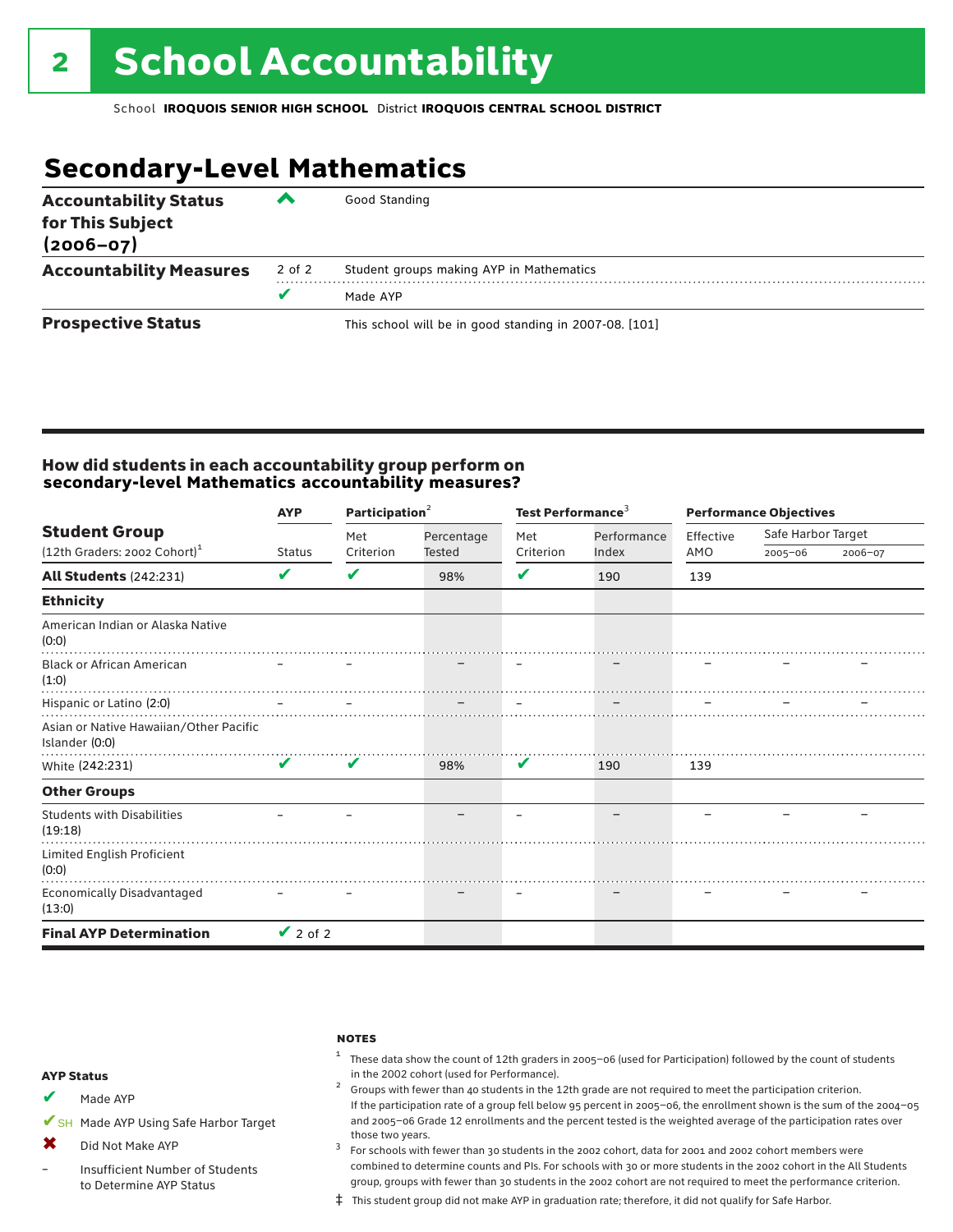# Graduation Rate

| <b>Accountability Status</b><br>for This Indicator<br>$(2006 - 07)$ | ▰      | Good Standing                                          |
|---------------------------------------------------------------------|--------|--------------------------------------------------------|
| <b>Accountability Measures</b>                                      | 1 of 1 | Student groups making AYP in Graduation Rate           |
|                                                                     | v      | Made AYP                                               |
| <b>Prospective Status</b>                                           |        | This school will be in good standing in 2007-08. [101] |

### How did students in each accountability group perform on graduation rate accountability measures?

|                                                           |                         | <b>Graduation</b> |                   | <b>Objectives</b> |             |                 |  |  |
|-----------------------------------------------------------|-------------------------|-------------------|-------------------|-------------------|-------------|-----------------|--|--|
| <b>Student Group</b>                                      |                         | Met               | Graduation        | State             |             | Progress Target |  |  |
| (Cohort Count) <sup>1</sup>                               | Criterion<br><b>AYP</b> |                   | Rate <sup>2</sup> | Standard          | $2005 - 06$ | 2006-07         |  |  |
| All Students (261)                                        | V                       |                   | 95%               | 55%               |             |                 |  |  |
| <b>Ethnicity</b>                                          |                         |                   |                   |                   |             |                 |  |  |
| American Indian or<br>Alaska Native (0)                   |                         |                   |                   |                   |             |                 |  |  |
| <b>Black or African</b><br>American (1)                   |                         |                   |                   |                   |             |                 |  |  |
| Hispanic or<br>Latino $(1)$                               |                         |                   |                   |                   |             |                 |  |  |
| Asian or Native<br>Hawaiian/Other<br>Pacific Islander (0) |                         |                   |                   |                   |             |                 |  |  |
| White (259)                                               |                         | V                 | 95%               | 55%               |             |                 |  |  |
| <b>Other Groups</b>                                       |                         |                   |                   |                   |             |                 |  |  |
| Students with<br>Disabilities (29)                        |                         |                   |                   |                   |             |                 |  |  |
| Limited English<br>Proficient (0)                         |                         |                   |                   |                   |             |                 |  |  |
| Economically<br>Disadvantaged (11)                        |                         |                   |                   |                   |             |                 |  |  |
| <b>Final AYP</b><br><b>Determination</b>                  | $\vee$ 1 of 1           |                   |                   |                   |             |                 |  |  |

### **NOTES**

<sup>1</sup> Graduation-rate cohort for each year includes all students in the accountability cohort in the previous year plus all students excluded from that accountability cohort solely because they transferred to a high school equivalency preparation program, approved

under Commissioner's Regulations 100.7. <sup>2</sup> Percentage of the 2001 cohort that earned a local or Regents diploma by August 31, 2005.

# Graduation Rate Information

For a school or a district to make AYP in graduation rate, the percentage of 2001 graduation-rate cohort members earning a local or Regents diploma by August 31, 2005 for the "All Students" group must equal or exceed the Graduation-Rate Standard or the Graduation-Rate Progress Target for 2005–06.

The Graduation Rate Standard is the criterion value that represents a minimally satisfactory percentage of cohort members earning a local diploma. The State Graduation-Rate Standard for the 2001 cohort is 55 percent. The Commissioner may raise the Graduation-Rate Standard at his discretion in future years.

The 2005–06 Graduation-Rate Progress Target is calculated by adding one point to the percentage of the 2000 cohort earning a local or Regents diploma by August 31, 2004. The 2006–07 Graduation-Rate Progress Target is calculated by adding one point to the percentage of the 2001 cohort earning a local or Regents diploma by August 31, 2005. This target is provided for each group whose percentage earning a local or Regents diploma by August 31, 2005 is below the Graduation-Rate Standard in 2005–06 (55%). Groups with fewer than 30 cohort members are not subject to this criterion.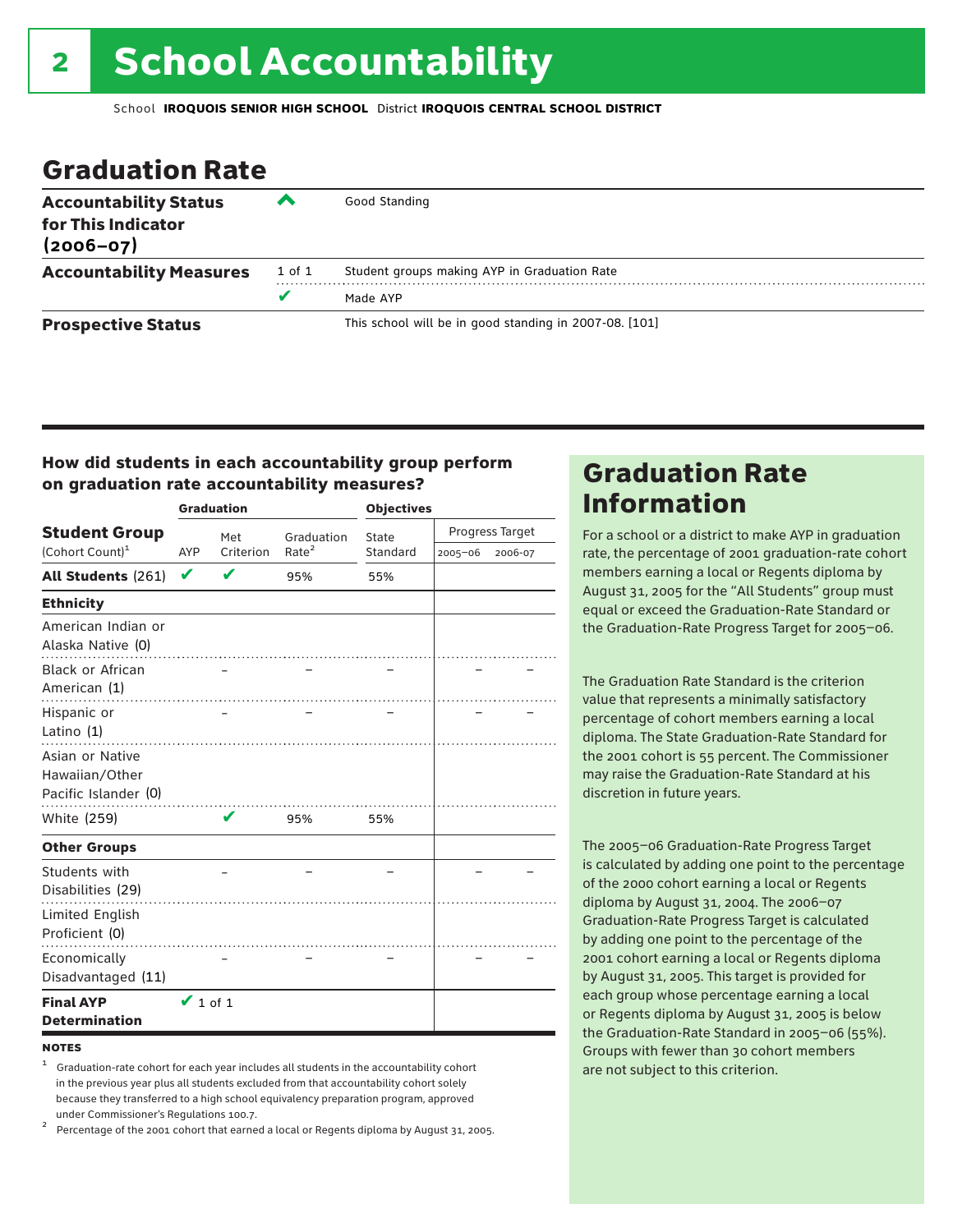# Summary of 2005–06 School Performance

Performance on the State assessments in English language arts, mathematics, and science at the elementary and middle levels is reported in terms of mean scores and the percentage of tested students scoring at or above Level 2, Level 3, and Level 4. Performance on the State assessments in ELA and mathematics at the secondary level is reported in terms of the percentage of students in a cohort scoring at these levels.

|                        |                                         | Percentage of students that<br>scored at or above Level 3 |                |     |  |  |  |  |  |
|------------------------|-----------------------------------------|-----------------------------------------------------------|----------------|-----|--|--|--|--|--|
| <b>Secondary Level</b> | 0%                                      | 50%                                                       | 100%           |     |  |  |  |  |  |
| English                | 91%                                     |                                                           |                | 238 |  |  |  |  |  |
| <b>Mathematics</b>     | 92%                                     |                                                           |                | 238 |  |  |  |  |  |
|                        | Percentage of students<br>who graduated |                                                           | 2002<br>Cohort |     |  |  |  |  |  |
| <b>Graduation Rate</b> | 0%                                      | 50%                                                       | 100%           |     |  |  |  |  |  |
| 2002 Cohort            | 93%                                     |                                                           |                | 238 |  |  |  |  |  |

### About the Performance Level Descriptors

### Level 1: Not Meeting Learning Standards.

Student performance does not demonstrate an understanding of the content expected in the subject and grade level.

### Level 2: Partially Meeting Learning Standards.

Student performance demonstrates a partial understanding of the content expected in the subject and grade level.

### Level 3: Meeting Learning Standards.

Student performance demonstrates an understanding of the content expected in the subject and grade level.

### Level 4: Meeting Learning Standards with Distinction.

Student performance demonstrates a thorough understanding of the content expected in the subject and grade level.

### How are Need/Resource Capacity (N/RC) categories determined?

Districts are divided into high, average, and low need categories based on their ability to meet the special needs of their students with local resources. Districts in the high need category are subdivided into four categories based on enrollment size and, in some cases, number of students per square mile. More information about the categories can be found in the *Report to the Governor and the Legislature on the Educational Status of the State's Schools* at www.emsc.nysed.gov/irts.

In this section, this school's performance is compared with that of similar schools.

### What are Similar Schools?

Within each N/RC category, the Department identifies Similar Schools: schools that serve similar students and have similar resources. Each school report card compares the school's performance with that of similar schools. The following factors are considered in grouping schools: a) the grade level served by the school and b) rates of student poverty and limited English proficiency. Student poverty levels are indicated by determining the percentage of children in each school who participate in the free-lunch program. By combining these factors, a measure of student need is created and used to place schools into relatively low (lowest quartile), relatively high (highest quartile), and typical (mid-range) groups.

### This School's Similar Schools Group: **49**

All schools in this group are secondary level schools in school districts with average student needs in relation to district resource capacity. The schools in this group are in the lower range of student needs for secondary level schools in these districts.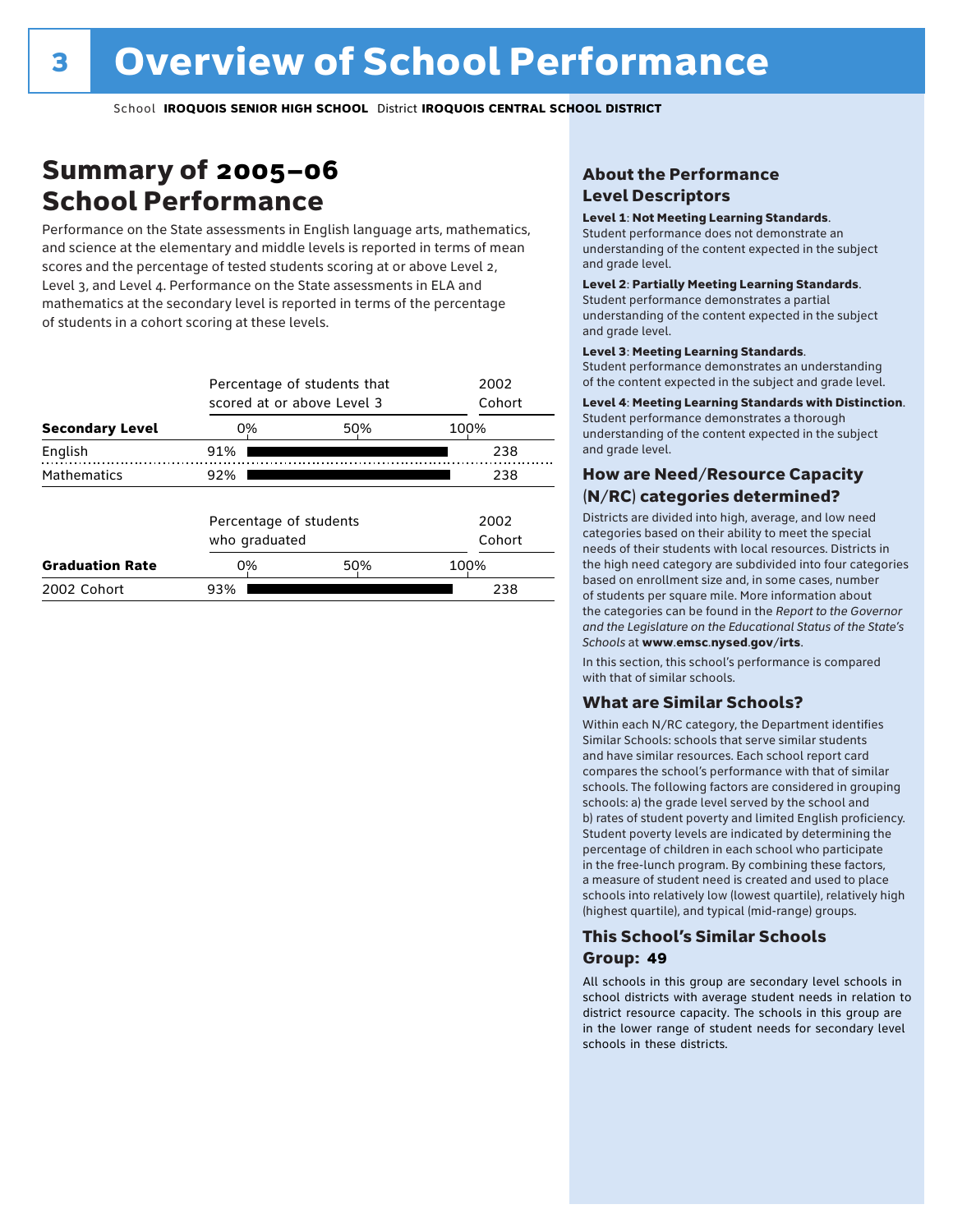# **This School's Total Cohort Results in Secondary-Level English after Four Years of Instruction**

|                              |      | <b>This School</b><br>Percentage scoring at level(s): |         |         | <b>Similar Schools</b><br>Percentage scoring at level(s): |         |                |  |
|------------------------------|------|-------------------------------------------------------|---------|---------|-----------------------------------------------------------|---------|----------------|--|
|                              |      | $2 - 4$                                               | $3 - 4$ | 4       | $2 - 4$                                                   | $3 - 4$ | $\overline{4}$ |  |
| ■ 2002 Cohort<br>2001 Cohort | 100% | 95% 95%                                               | 91% 92% | 67% 69% | 90% 89%                                                   | 87% 86% | 43% 48%        |  |

| <b>Results by</b>                 | 2002 Cohort* |         |                                 |     | 2001 Cohort* |         |                                 |                |  |
|-----------------------------------|--------------|---------|---------------------------------|-----|--------------|---------|---------------------------------|----------------|--|
|                                   | Number       |         | Percentage scoring at level(s): |     | Number       |         | Percentage scoring at level(s): |                |  |
| <b>Student Group</b>              | of Students  | $2 - 4$ | $3 - 4$                         | 4   | of Students  | $2 - 4$ | $3 - 4$                         | $\overline{4}$ |  |
| <b>All Students</b>               | 238          | 95%     | 91%                             | 67% | 268          | 95%     | 92%                             | 69%            |  |
| Female                            | 122          | 98%     | 94%                             | 76% | 123          | 95%     | 93%                             | 78%            |  |
| Male                              | 116          | 91%     | 87%                             | 57% | 145          | 95%     | 92%                             | 61%            |  |
| American Indian or Alaska Native  |              |         |                                 |     |              |         |                                 |                |  |
| <b>Black or African American</b>  |              |         |                                 |     |              |         |                                 |                |  |
| Hispanic or Latino                |              |         |                                 |     |              |         |                                 |                |  |
| Asian or Native Hawaiian/Other    |              |         |                                 |     |              |         |                                 |                |  |
| Pacific Islander                  |              |         |                                 |     |              |         |                                 |                |  |
| White                             | 238          | 95%     | 91%                             | 67% | 266          |         |                                 |                |  |
| Small Group Totals                |              |         |                                 |     | 268          | 95%     | 92%                             | 69%            |  |
| <b>General-Education Students</b> | 219          | 97%     | 95%                             | 72% | 238          | 97%     | 97%                             | 76%            |  |
| Students with Disabilities        | 19           | 68%     | 37%                             | 11% | 30           | 80%     | 57%                             | 10%            |  |
| English Proficient                | 238          | 95%     | 91%                             | 67% | 268          | 95%     | 92%                             | 69%            |  |
| Limited English Proficient        |              |         |                                 |     |              |         |                                 |                |  |
| Economically Disadvantaged        |              |         |                                 |     |              |         |                                 |                |  |
| Not Disadvantaged                 | 238          | 95%     | 91%                             | 67% |              |         |                                 |                |  |
| Migrant                           |              |         |                                 |     |              |         |                                 |                |  |
| Not Migrant                       | 238          | 95%     | 91%                             | 67% |              |         |                                 |                |  |

### **NOTES**

The – symbol indicates that data for a group of students has been suppressed. If a group has fewer than five students, data for that group and the next smallest group(s) are suppressed to protect the privacy of individual students.

| <b>Other</b>                        | 2002 Cohort* |                             |         |  | 2001 Cohort* |                             |         |  |  |
|-------------------------------------|--------------|-----------------------------|---------|--|--------------|-----------------------------|---------|--|--|
| <b>Assessments</b>                  | Number       | Number scoring at level(s): |         |  | Number       | Number scoring at level(s): |         |  |  |
|                                     | of Students  | $2 - 4$                     | $3 - 4$ |  | of Students  | $2 - 4$                     | $3 - 4$ |  |  |
| New York State Alternate Assessment |              |                             |         |  |              |                             |         |  |  |
| (NYSAA): High School Equivalent     |              | $\overline{\phantom{0}}$    |         |  |              |                             |         |  |  |

A total cohort consists of all students who first entered Grade 9 in a particular year, and all ungraded students with disabilities who reached their seventeenth birthday in that year, and were enrolled in the school/district for five months. Students are excluded from the cohort if they transferred to another school district, nonpublic school, or criminal justice facility, or left the U.S. and its territories or died before the report date. Statewide total cohort also includes students who were enrolled for fewer than five months.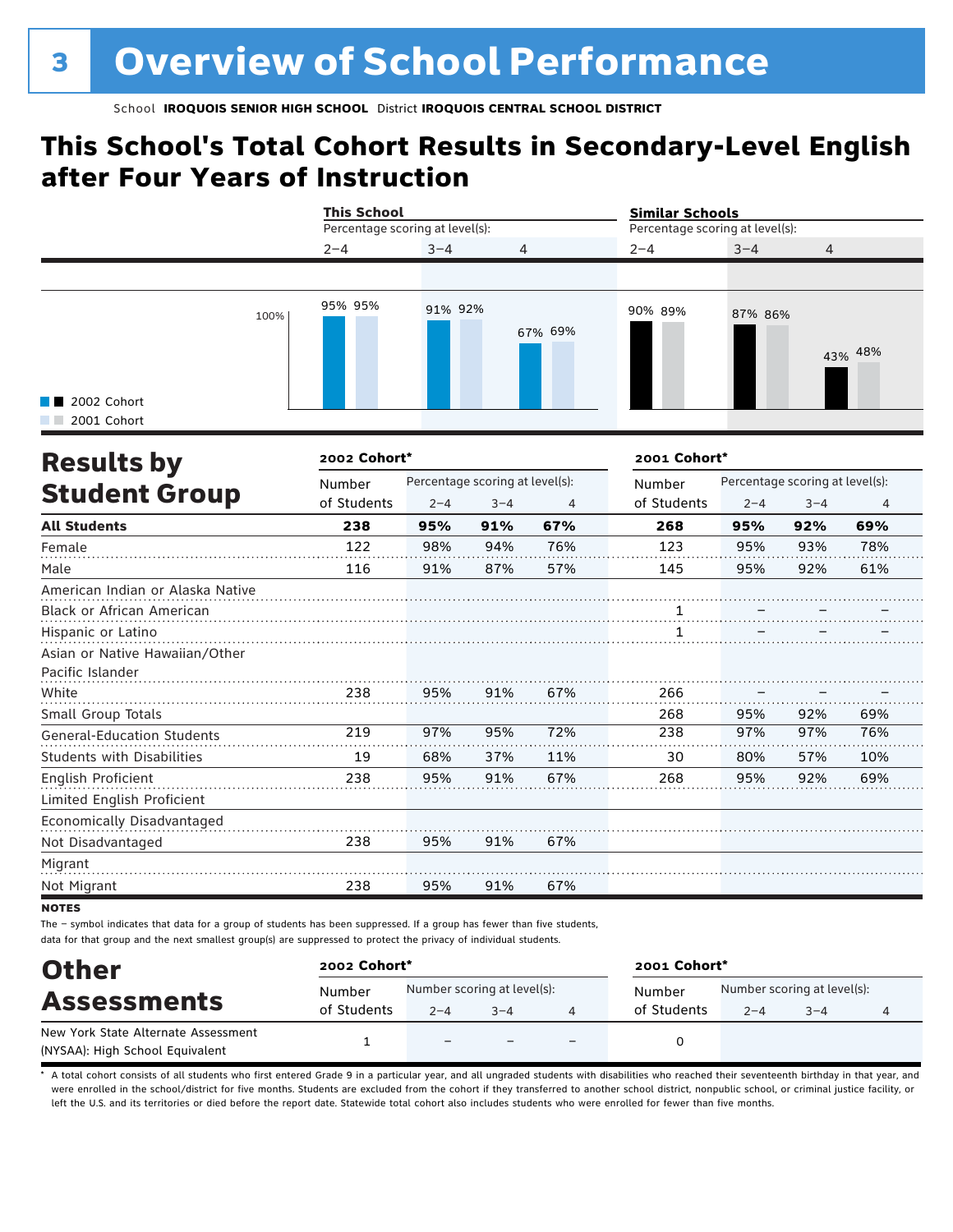# **This School's Total Cohort Results in Secondary-Level Mathematics after Four Years of Instruction**

|                            |      | <b>This School</b><br>Percentage scoring at level(s): |         |                | <b>Similar Schools</b><br>Percentage scoring at level(s): |         |                |  |
|----------------------------|------|-------------------------------------------------------|---------|----------------|-----------------------------------------------------------|---------|----------------|--|
|                            |      | $2 - 4$                                               | $3 - 4$ | $\overline{4}$ | $2 - 4$                                                   | $3 - 4$ | $\overline{4}$ |  |
|                            |      |                                                       |         |                |                                                           |         |                |  |
| 2002 Cohort<br>2001 Cohort | 100% | 95% 95%                                               | 92% 88% | 34%<br>24%     | 92% 89%                                                   | 89% 84% | 35% 29%        |  |

| <b>Results by</b>                 | 2002 Cohort* |         |                                 | 2001 Cohort* |             |         |                                 |                |
|-----------------------------------|--------------|---------|---------------------------------|--------------|-------------|---------|---------------------------------|----------------|
|                                   | Number       |         | Percentage scoring at level(s): |              | Number      |         | Percentage scoring at level(s): |                |
| <b>Student Group</b>              | of Students  | $2 - 4$ | $3 - 4$                         | 4            | of Students | $2 - 4$ | $3 - 4$                         | $\overline{4}$ |
| <b>All Students</b>               | 238          | 95%     | 92%                             | 34%          | 268         | 95%     | 88%                             | 24%            |
| Female                            | 122          | 98%     | 93%                             | 34%          | 123         | 93%     | 87%                             | 27%            |
| Male                              | 116          | 92%     | 90%                             | 33%          | 145         | 96%     | 90%                             | 21%            |
| American Indian or Alaska Native  |              |         |                                 |              |             |         |                                 |                |
| <b>Black or African American</b>  |              |         |                                 |              |             |         |                                 |                |
| Hispanic or Latino                |              |         |                                 |              |             |         |                                 |                |
| Asian or Native Hawaiian/Other    |              |         |                                 |              |             |         |                                 |                |
| Pacific Islander                  |              |         |                                 |              |             |         |                                 |                |
| White                             | 238          | 95%     | 92%                             | 34%          | 266         |         |                                 |                |
| Small Group Totals                |              |         |                                 |              | 268         | 95%     | 88%                             | 24%            |
| <b>General-Education Students</b> | 219          | 96%     | 94%                             | 37%          | 238         | 96%     | 92%                             | 26%            |
| <b>Students with Disabilities</b> | 19           | 84%     | 68%                             | 0%           | 30          | 83%     | 57%                             | 7%             |
| English Proficient                | 238          | 95%     | 92%                             | 34%          | 268         | 95%     | 88%                             | 24%            |
| Limited English Proficient        |              |         |                                 |              |             |         |                                 |                |
| Economically Disadvantaged        |              |         |                                 |              |             |         |                                 |                |
| Not Disadvantaged                 | 238          | 95%     | 92%                             | 34%          |             |         |                                 |                |
| Migrant                           |              |         |                                 |              |             |         |                                 |                |
| Not Migrant                       | 238          | 95%     | 92%                             | 34%          |             |         |                                 |                |

**NOTES** 

The – symbol indicates that data for a group of students has been suppressed. If a group has fewer than five students, data for that group and the next smallest group(s) are suppressed to protect the privacy of individual students.

| <b>Other</b>                        | 2002 Cohort* |                             |         |                          | 2001 Cohort* |                             |         |  |  |
|-------------------------------------|--------------|-----------------------------|---------|--------------------------|--------------|-----------------------------|---------|--|--|
| <b>Assessments</b>                  | Number       | Number scoring at level(s): |         |                          | Number       | Number scoring at level(s): |         |  |  |
|                                     | of Students  | $2 - 4$                     | $3 - 4$ |                          | of Students  | $2 - 4$                     | $3 - 4$ |  |  |
| New York State Alternate Assessment |              |                             |         |                          |              |                             |         |  |  |
| (NYSAA): High School Equivalent     |              | $\overline{\phantom{0}}$    |         | $\overline{\phantom{0}}$ |              |                             |         |  |  |

A total cohort consists of all students who first entered Grade 9 in a particular year, and all ungraded students with disabilities who reached their seventeenth birthday in that year, and were enrolled in the school/district for five months. Students are excluded from the cohort if they transferred to another school district, nonpublic school, or criminal justice facility, or left the U.S. and its territories or died before the report date. Statewide total cohort also includes students who were enrolled for fewer than five months.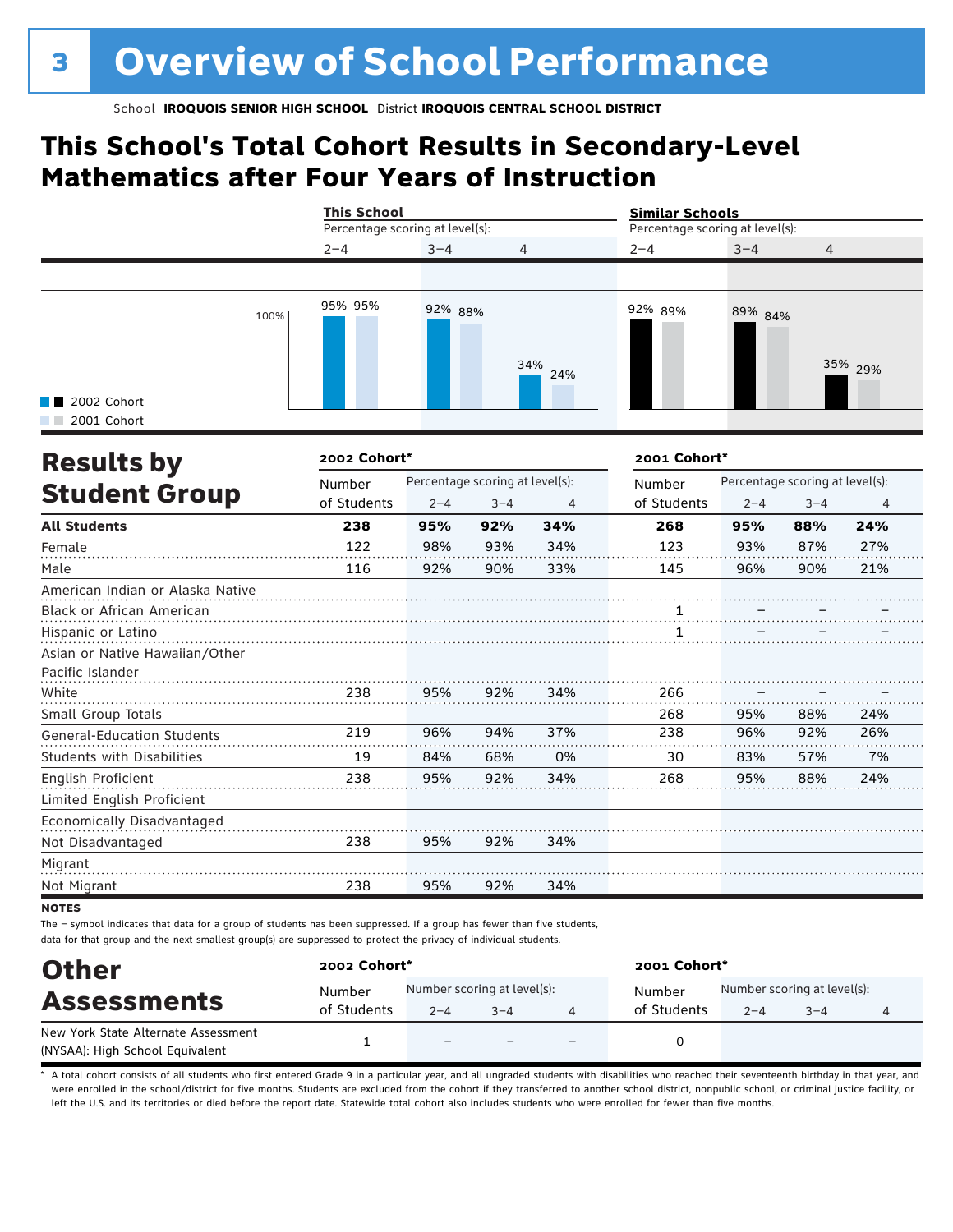# Graduation Rate and Other Outcomes for Total Cohort

Students are included in the State total cohort based on the year they entered Grade 9 or, if ungraded, the school year in which they reached their seventeenth birthday. Students are included in the cohort of the school where they were last enrolled if they were enrolled for a minimum of five months. Students were counted as graduates if they earned a local or a Regents diploma.

### Total Cohort Outcomes after Four Years of School

Percentage of students who:



2002 Cohort 2001 Cohort

|                                   | Cohort | <b>Number</b><br>of Students | <b>Graduated</b> | <b>Earned an</b><br><b>IEP Diploma</b> | <b>Transferred</b><br>to GED | <b>Were Still</b><br><b>Enrolled</b> | <b>Dropped</b><br>Out |
|-----------------------------------|--------|------------------------------|------------------|----------------------------------------|------------------------------|--------------------------------------|-----------------------|
| <b>All Students</b>               | 2002   | 238                          | 93%              | 1%                                     | 0%                           | 4%                                   | 3%                    |
|                                   | 2001   | 268                          | 91%              | 2%                                     | 0%                           | 4%                                   | 3%                    |
| Female                            | 2002   | 122                          | 98%              | 0%                                     | 0%                           | 2%                                   | 1%                    |
|                                   | 2001   | 123                          | 93%              | 2%                                     | 0%                           | 2%                                   | 2%                    |
| Male                              | 2002   | 116                          | 88%              | 2%                                     | 0%                           | 6%                                   | 4%                    |
|                                   | 2001   | 145                          | 89%              | 1%                                     | $0\%$                        | 6%                                   | 4%                    |
| American Indian                   | 2002   | $\mathbf{0}$                 | N/A              | N/A                                    | N/A                          | N/A                                  | N/A                   |
| or Alaska Native                  |        |                              |                  |                                        |                              |                                      |                       |
| Black or                          | 2002   | 0                            | N/A              | N/A                                    | N/A                          | N/A                                  | N/A                   |
| African American                  | 2001   | $\mathbf 1$                  |                  |                                        |                              |                                      |                       |
| Hispanic or Latino                | 2002   | $\Omega$                     | N/A              | N/A                                    | N/A                          | N/A                                  | N/A                   |
|                                   | 2001   | $\mathbf 1$                  |                  |                                        |                              |                                      |                       |
| Asian or Native                   | 2002   | $\mathbf{0}$                 | N/A              | N/A                                    | N/A                          | N/A                                  | N/A                   |
| Hawaiian/Other Pacific Islander   |        |                              |                  |                                        |                              |                                      |                       |
| White                             | 2002   | 238                          | 93%              | 1%                                     | 0%                           | 4%                                   | 3%                    |
|                                   | 2001   | 266                          |                  |                                        |                              |                                      |                       |
| Small Group Totals                |        |                              |                  |                                        |                              |                                      |                       |
|                                   | 2001   | 268                          | 91%              | 2%                                     | $0\%$                        | 4%                                   | 3%                    |
| <b>General-Education Students</b> | 2002   | 219                          | 95%              | 0%                                     | 0%                           | 3%                                   | 2%                    |
|                                   | 2001   | 238                          | 93%              | 0%                                     | 0%                           | 4%                                   | 3%                    |
| <b>Students with Disabilities</b> | 2002   | 19                           | 74%              | 11%                                    | 0%                           | 11%                                  | 5%                    |
|                                   | 2001   | 30                           | 73%              | 17%                                    | $0\%$                        | 7%                                   | 3%                    |
| English Proficient                | 2002   | 238                          | 93%              | 1%                                     | 0%                           | 4%                                   | 3%                    |
|                                   | 2001   | 268                          | 91%              | 2%                                     | 0%                           | 4%                                   | 3%                    |
| Limited English Proficient        | 2002   | 0                            | N/A              | N/A                                    | N/A                          | N/A                                  | N/A                   |
| <b>Economically Disadvantaged</b> | 2002   | $\Omega$                     | N/A              | N/A                                    | N/A                          | N/A                                  | N/A                   |
| Not Disadvantaged                 | 2002   | 238                          | 93%              | 1%                                     | 0%                           | 4%                                   | 3%                    |
| Migrant                           | 2002   | $\Omega$                     | N/A              | N/A                                    | N/A                          | N/A                                  | N/A                   |
| Not Migrant                       | 2002   | 238                          | 93%              | 1%                                     | 0%                           | 4%                                   | 3%                    |

#### **NOTES**

The – symbol indicates that data for a group of students has been suppressed. If a group has fewer than five students,

data for that group and the next smallest group(s) are suppressed to protect the privacy of individual students.